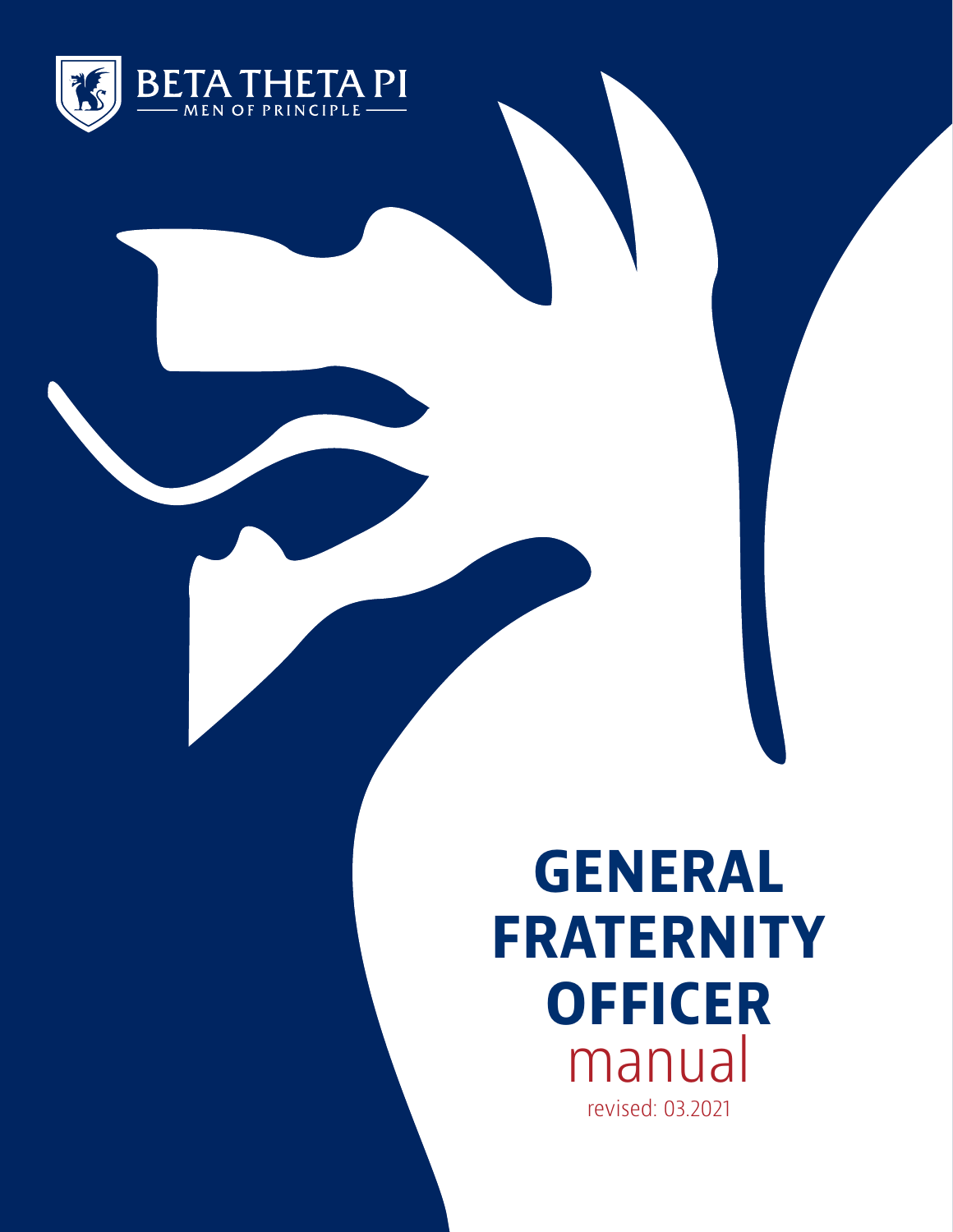## **BETA THETA PI**

navigating your general fraternity officer role

#### **Position Impact**

The mission of Beta Theta Pi is to develop men of principle for a principled life. General Fraternity Officers support that mission by helping local chapters and volunteers provide the best possible membership experience for today's undergraduates. They encourage self-governance; help members, officers and volunteers hold themselves and each other accountable to the values and Code of Beta Theta Pi; promote lifelong engagement with the Fraternity by recruiting, placing and training chapter advisors; and generally represent the General Fraternity to chapters, volunteers and alumni. The three primary General Fraternity Officers are regional, district, and assistant district chiefs.

#### **Jump to:**

- Page 2 GFO Qualifications
- Page 3 The Impact of Your Role
- Page 4 [GFO Orientation](#page-3-0)
- Page 5 [FAQs](#page-4-0)
- Page 7 [Beta Theta Pi Organization Chart](#page-6-0)
- Page 8 [Position Description: Regional Chief](#page-7-0)
- Page 9 [Position Description: District Chief](#page-8-0)
- Page 10 [Position Description: Assistant District Chief](#page-9-0)
- Page 11 [Advisor Recruitment](#page-10-0)
- Page 12 [Advisor Training](#page-11-0)
- Page 13 [Appointing and Removing Advisors](#page-12-0)
- Page 14 [Risk Management and Status Changes](#page-13-0)

#### **GFO Qualifications**

- Initiated member of Beta Theta Pi
- Fully embraces the mission, vision and core values of Beta Theta Pi
- Demonstrates a desire to continue learning how to support the organizational direction
- Demonstrates an ability to convey Beta Theta Pi's lofty purpose as an organization to others
- Demonstrates an ability to recruit, train and manage a team
- Demonstrates an ability to challenge the status quo while cultivating relationships with all constituencies
- Demonstrates an ability to collaboratively generate goals with all constituents
- Demonstrates communication skills on all platforms (interpersonal, large and small group, phone, email)
- Ability to respond to calls and emails in a timely manner
- Commitment to serve a three-year term (renewable on an annual basis thereafter)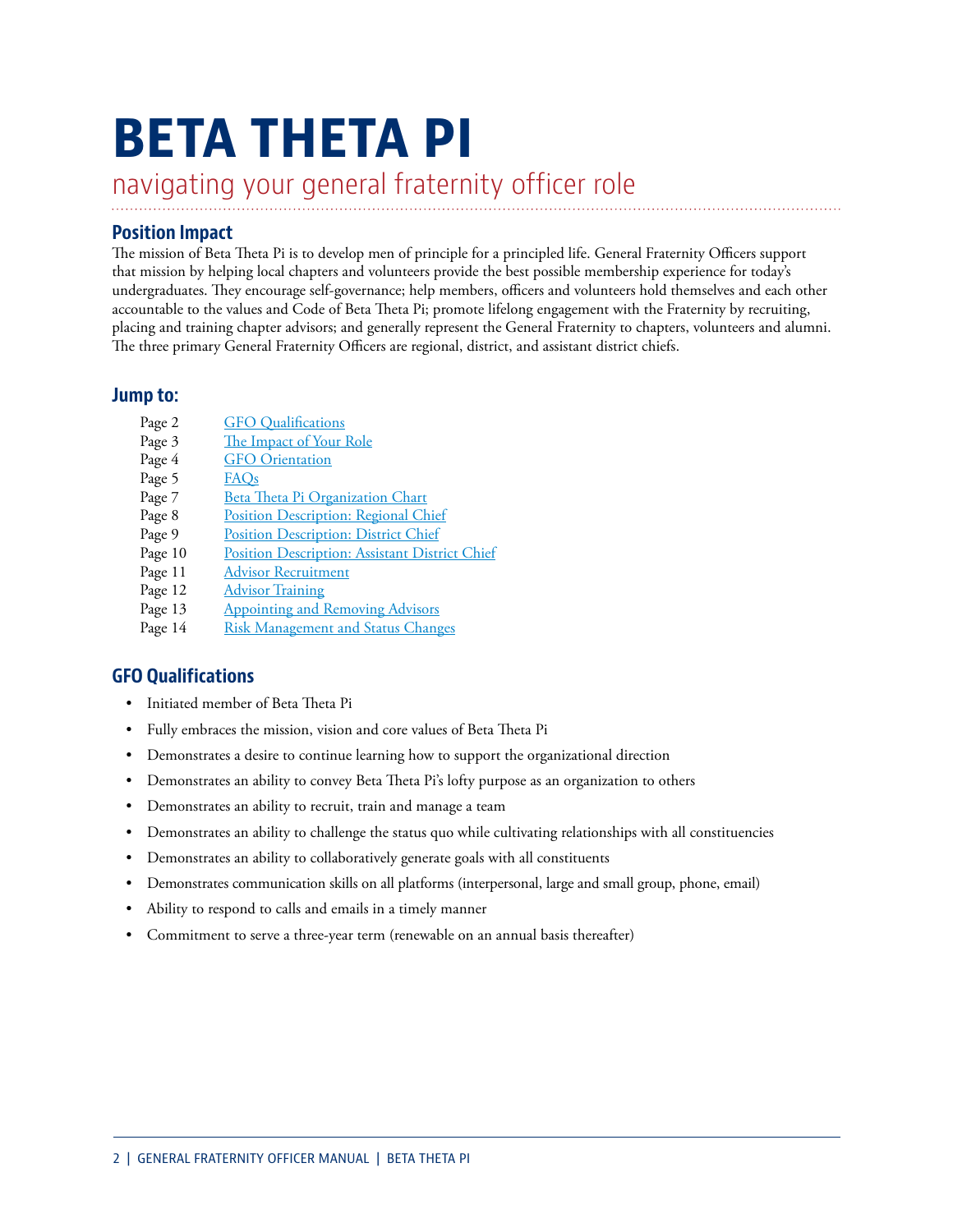### **THE IMPACT OF YOUR ROLE**

personal and organizational benefits of service

#### **General Fraternity Officer Constituencies**

A primary role of a General Fraternity Officer is to represent the General Fraternity. Therefore, it is of the utmost importance to maintain open communication and positive relationships with the following individuals:

- Other General Fraternity Officers (GFOs), including the regional chiefs, district chiefs, assistant district chiefs, Board of Trustees and General Secretary
- Chapter operations specialists at the Administrative Office, who each provide direct support to 15-20 chapters, including regular engagement, campus visits and assessment
- Chapter services staff at the Administrative Office, including the director of chapter services, directors of chapter operations, director of growth, director of leadership and education, and other members of their team
- Advisory teams comprised of a minimum of five core advisors. The district chief and/or assistant district chief should be hosting monthly conference calls or meetings with advisory teams to provide ongoing training and support, collect key chapter updates, and discuss upcoming deadlines.
- The district chief and/or assistant district chief should be a resource during chapter conduct cases and a liaison between the General Fraternity and chapter leadership. GFOs should always focus on collaborating with local advisory teams during conduct situations.
- Local alumni association and/or housing corporation. The district chief and/or assistant district chief should communicate a minimum of once per term to provide updates and support, and to connect them to the Administrative Office staff, if needed.
- University administrators, specifically fraternity and sorority life staff. The district chief and/or assistant district chief should introduce himself to campus administrators and work collaboratively to provide and receive updates from university staff.

#### **Benefits and Return on Personal Investment**

Beta Theta Pi is a not-for-profit organization and its limited resources are always utilized with the membership's experience in mind. However, the Fraternity relies heavily on volunteer leadership to advance its purpose. Volunteers receive compensation in a number of ways.

#### **PRACTICAL LEADERSHIP EXPERIENCE**

- Responsibility for assessing organizational culture and developing change initiatives
- Ability to serve on focus groups and task forces to identify opportunities for organizational development
- Development and cultivation of skills in delegation and providing feedback to constituents within your respective region or district

#### **PERSONAL DEVELOPMENT**

- Development of personal relationships through the mentoring and coaching process
- Service-learning is an inseparable part of volunteering for Beta Theta Pi
- Programming involves a high level of self-discovery and values training and discussions

#### **PROFESSIONAL DEVELOPMENT**

- Networking with alumni and community members as an official representative
- Professional training focused on developing the tangible, operational volunteer skill set
- Opportunity to strengthen project management, communication and organizational skills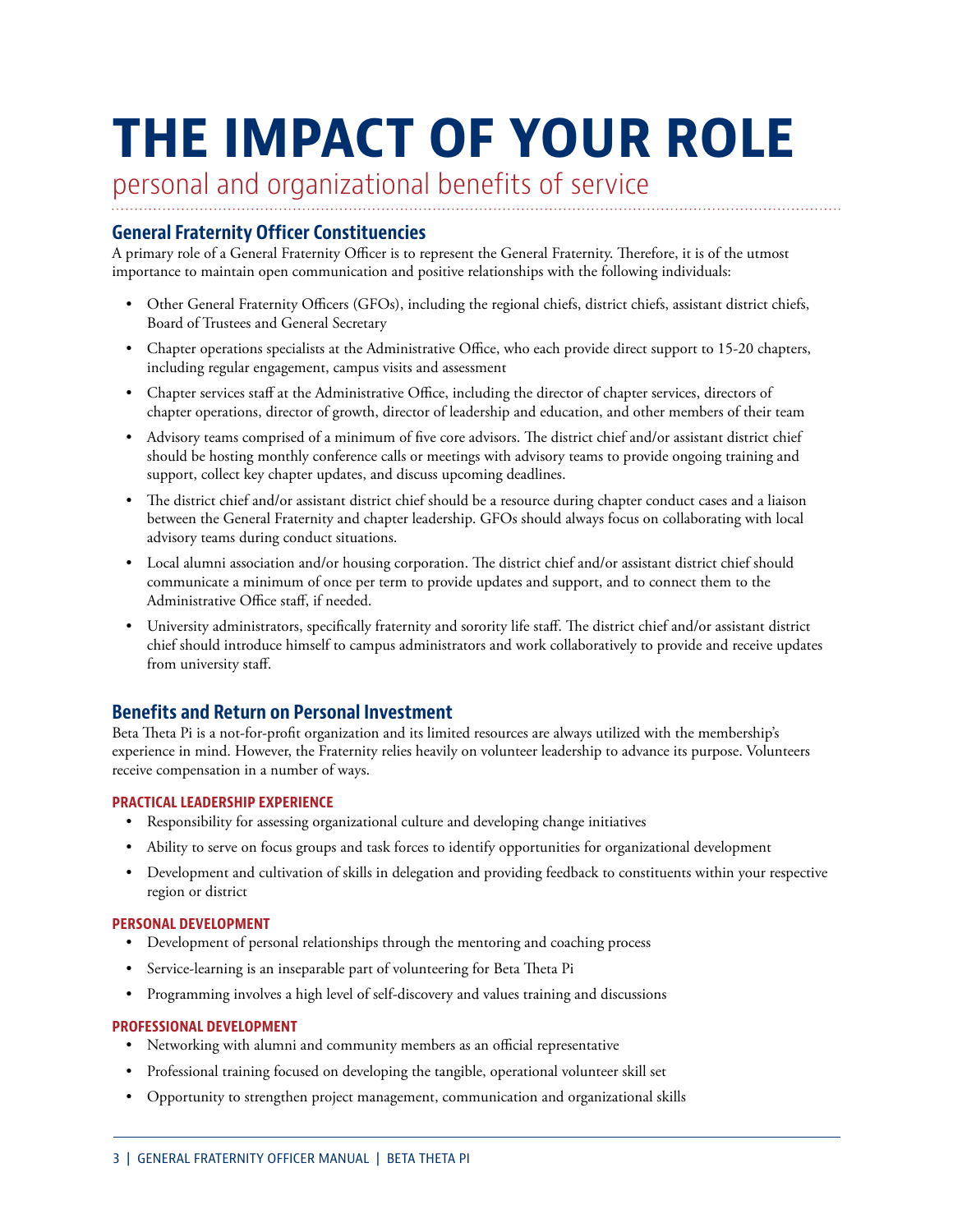### <span id="page-3-0"></span>**GFO ORIENTATION**

#### **Getting Started**

- 1. Review this document with the chapter operations specialist and/or director of chapter operations. Ask questions, as necessary.
- 2. Establish a clear communication plan between yourself and the advisory team, regional chief, district chief assistant district chief and chapter operations specialist.
- 3. Spend time becoming familiar with the resources available to volunteers on the volunteer resources [page](https://beta.org/resources/volunteers/) and [Lessonly.](https://betathetapi.lessonly.com/) You will be a crucial part of this team, so it is essential you know what support and education is available.
- 4. Become familiar with all policies and standards of Beta Theta Pi. Experienced GFOs and Administrative Office staff, specifically the director of chapter operations or chapter operations specialist are resources to provide training and answer any questions you may have.
- 5. Introduce yourself to key constituents and plan to meet with them face-to-face within the month as a district or assistant district chief, and if applicable as a regional chief.
- 6. Make plans to attend [Leadership Summit,](http://beta.org/programs/leadership-summit/) [Keystone](http://beta.org/programs/keystone-conference/) and the [General Convention.](http://beta.org/programs/general-convention/)

#### **Peer Insights**

These tips were assembled from a survey of experienced GFOs. Please read them carefully.

- Enjoy the experience! Don't forget to take time to enjoy the relationships you form. These can be as strong or stronger than those you had during college. Establishing collaborative working relationships with your chapters, host academic institutions, advisory teams and General Fraternity representatives can be the most powerful thing you do. The stronger the working relationships you have, the more positive influence you can exert.
- Do not be afraid to make difficult decisions that will produce long-term success. Finding a healthy balance of challenging and supporting your chapters will be integral to the growth of your district. Chapters don't respond well to overbearing chiefs who rarely praise them, but at the same time all chapters need to be challenged to continually improve.
- Focus on building infrastructure. District chiefs and assistant district chiefs are not chapter advisors; rather, they assemble the advisory teams. After you have recruited advisors, send them to a Keystone Regional Leadership Conference or set up a training session with their chapter operations specialist or the director of chapter operations.
- Set short- and long-term goals you want to accomplish in your district or region. Possible goals include Convention attendance and awards for the district, promptness in reporting, recruitment numbers, etc.
- Encourage as many students as possible to attend Beta's hallmark leadership programs. Some of the most dramatic positive changes within our Fraternity have come from graduates of these experiences. Leadership programs also enable alumni to become involved by sponsoring attendees and acting as facilitators.
- Make our ritual the centerpiece of all your work with the chapter. It is the cornerstone of all Beta relationships. Further, to remain a credible leader you must always role model the Three Great Principles and Seven Obligations of our Fraternity when interacting with members and constituents.
- Evaluate yourself on a regular basis. As with any experience, you will grow and learn new things about yourself. Further, checking in occasionally will allow you to refocus your energy on the things that matter.
- Take time to understand the culture of each advisory team and chapter. It is necessary to understand that relationships are key when influencing change. Challenge should always be balanced with support, and it is important to understand the reality of what can be accomplished in a given time frame. Some items are urgent and important; others are important but not urgent. Prioritize accordingly.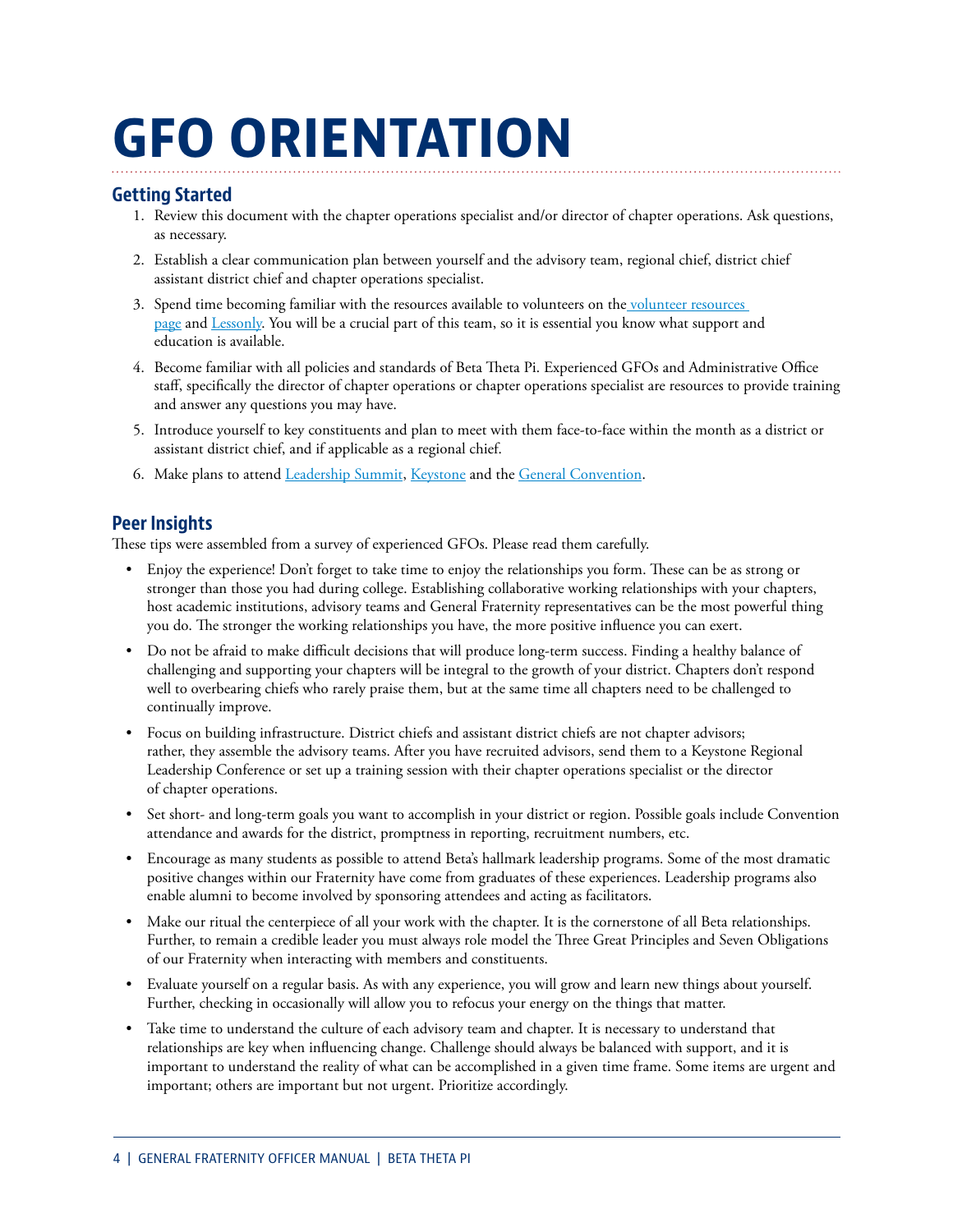### <span id="page-4-0"></span>**FAQS**

#### **Where does my authority for making decisions originate?**

Some of the powers of the General Secretary are delegated to district or regional chiefs to enforce The Code and policies of Beta Theta Pi. The General Secretary ultimately reports to the General Convention through the Board of Trustees. It is necessary that district chiefs become familiar with the chapter status/sanctions section of The Code and policies of Beta Theta Pi. There is a reference page from [The Code](http://beta.org/thecode) included later in this manual. The Administrative Office staff is always available to provide clarification and support to General Fraternity Officers when making decisions and can be reached via email or phone.

#### **What is my role in the General Convention?**

In addition to being required to attend all business sessions of the General Convention, district and regional chiefs are assigned to a legislative committee where they serve as an advisor to the collegiate members. A complete guide is provided each year in the registration materials, and an agenda is available to chiefs upon arrival.

#### **How do I get a list of phone numbers for the advisors in my district?**

Contact information can be found on [MyBeta.](https://my.beta.org/ors/portal.aspx) Using the "Chapters" list, chiefs can access a chapter's information, including membership rosters, officers, volunteers, reports, etc. Many reports can be quickly viewed or downloaded.

#### **What reports are my chapters responsible for during the year?**

Chapters must submit various reports throughout the year, generally via our website. Using [MyBeta,](https://my.beta.org/ors/portal.aspx) you can identify online reports that have been submitted or are still due. Forms are posted on the website 60 days prior to their due date. Submitting reports in a timely fashion may affect a chapter's eligibility for award recognition. Many important reporting deadlines can also be found in this [Year in the Life](http://beta.org/year-in-the-life) document.

#### **What should my relationship be with the chapter operations specialist for my district?**

With their extensive training, chapter operations specialists can conduct accurate chapter assessments, lead a wide variety of educational programs, help train advisors, provide support for advisor recruitment and make recommendations for improving advisor and chapter performance. Chapter operations specialists do not sanction or police chapters. Their role is that of coaches and mentors. It is important that district chiefs work closely with them through regular visits, emails and phone calls to discuss chapters and advisors in the district. Please submit an evaluation form for your chapter operations specialist after they complete visits to your chapters. Ideas and feedback are welcome.

#### **What are the current priorities of Beta Theta Pi?**

Brotherhood, Personal Growth, and Home. Beta Theta Pi announced a new Strategic Plan in 2018, which is [outlined here](https://beta.org/about/beta-strategic-plan/).

#### **What are the Wooden Institute for Men of Principle, Undergraduate Interfraternity Institute, Nichols Chapter Presidents Leadership Academy and the Keystone Regional Leadership Conference?**

These programs are educational opportunities that challenge our undergraduates to make values-based leadership decisions. Some programs are offered only to Betas, while others involve Greeks of all councils. These experiences are the best way we know to train our undergraduates to be credible leaders in their chapters. We highly recommend your chapters send students to these experiences. More information and registration forms may be found in the [programs](https://beta.org/programs/)  [section](https://beta.org/programs/) of Beta's website.

#### **How am I protected as an officer of the Fraternity?**

All General Fraternity volunteers are covered under our comprehensive liability insurance program. The insurance program covers you in all cases other than direct participation in actions that violate federal, state/provincial, and/or local laws or policies of Beta Theta Pi. In other words, there is no need to worry if you are following the law and General Fraternity policies.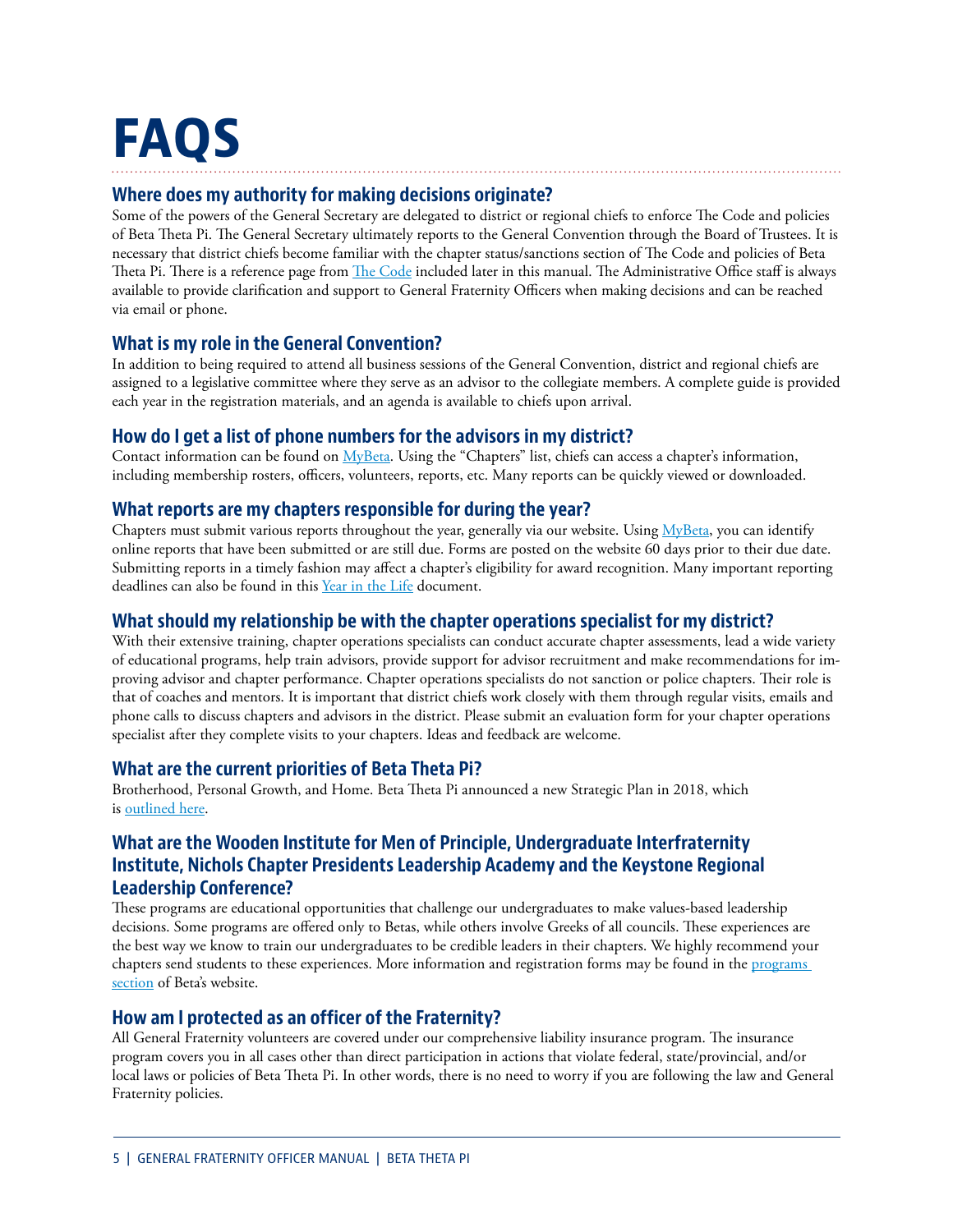### **FAQS (CONT.)**

#### **How do I recruit advisors?**

It is recommended you speak to your chapter officers and chapter operations specialist. The Administrative Office can provide lists of alumni living in specific geographic areas, those who support the Beta Theta Pi Foundation and those who have previously held office. Local alumni on housing corporations or who are already involved may have good leads, as well. We have also had considerable success recruiting advisors who are not members of our Fraternity and can often provide objective insights to the chapter and alumni. We call these supporters Friends of Beta (FOB). You can find additional resources on the [Beta website](https://beta.org/resources/volunteers/).

#### **How do I train advisors?**

The General Fraternity offers many ways to train advisors. Chapter operations specialists can provide on-site training for advisory teams in need of specific direction. In addition, all advisors are strongly encouraged to attend the Keystone Regional Leadership Conference annually. Finally, resource materials are available for advisors in the [advisory team](https://beta.org/resources/volunteers/) section of the website.

#### **How do I balance the responsibility of policy enforcement with conceptual chapter self-governance?**

Beta Theta Pi believes strongly in a system of chapter self-governance. However, the district chief has a responsibility to ensure [The Code](http://beta.org/thecode) and policies of Beta Theta Pi are being followed. It is always a good idea to consult someone from the Administrative Office or your regional chief before taking action. Further, always consult chapter advisors before moving ahead as their involvement is critical for long-term change and success. Your relationship with them is one of your most powerful tools for positive change.

#### **To whom do I report?**

District chiefs typically work with the Administrative Office staff and the regional chief when dealing with day-today activities. The Fraternity's lead volunteer, the General Secretary, is brought in to handle major issues. A visual representation of Beta's organizational hierarchy can be found below. Primary staff contacts include the chapter operations specialist, your director of chapter operations or the director of chapter services.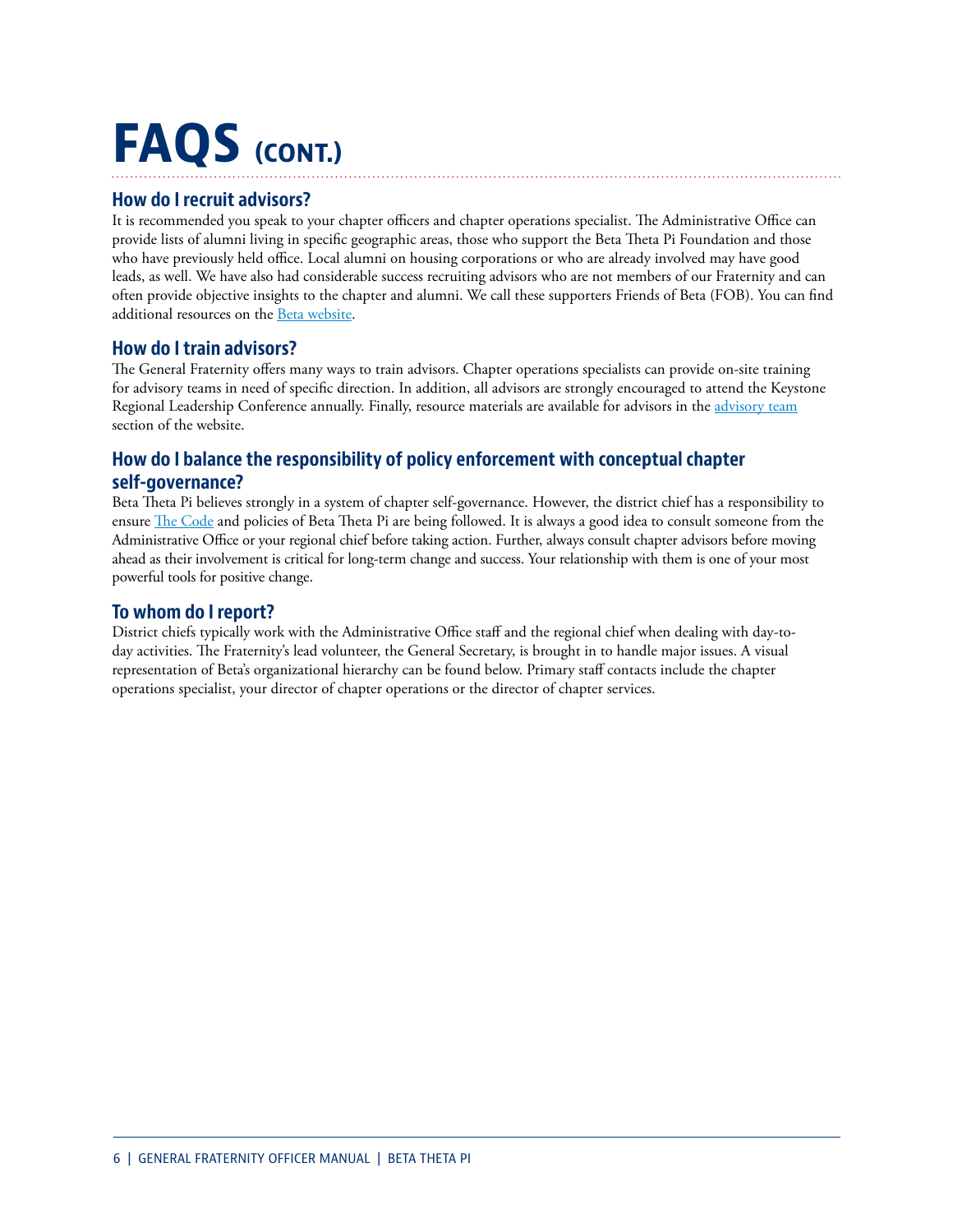## <span id="page-6-0"></span>**ORGANIZATIONAL STRUCTURE**

beta theta pi general fraternity

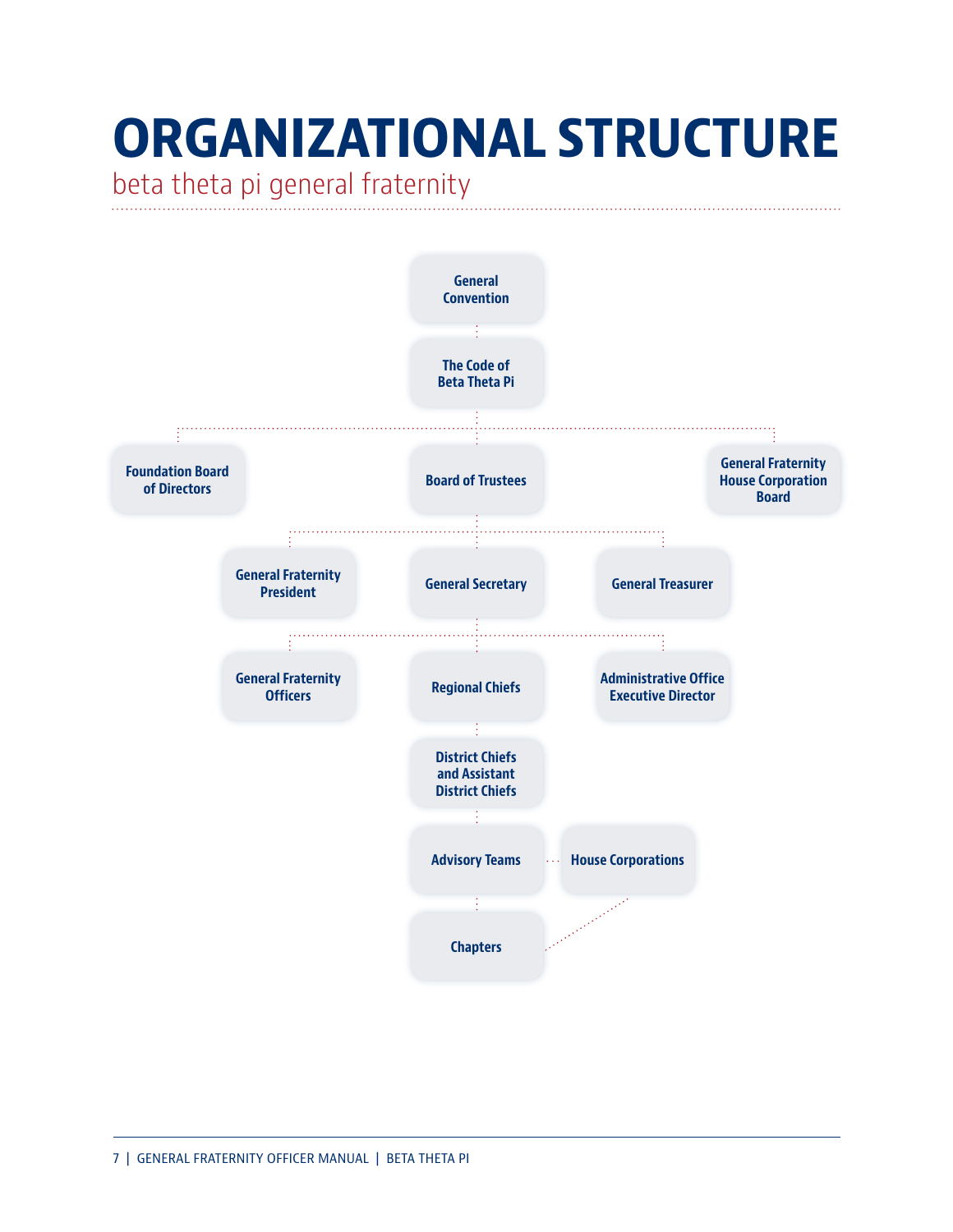# <span id="page-7-0"></span>**REGIONAL CHIEF**

position description

#### **Job Summary**

The regional chief is a top-level, regional volunteer who oversees the recruitment, performance and support of all the volunteers within a region. His direct responsibilities relate to the recruitment, placement and coaching of district chiefs within his region as well as the high-level chapter accountability issues within the region. The regional chief reports directly to and will be evaluated by the General Secretary. He will also form strong working relationships with the chapter services staff, particularly the chapter operations specialist assigned to his region.

#### **Role Expectations**

The regional chief's duties include:

- Recruit and train highly qualified district chiefs
- Provide ongoing coaching to district chiefs regarding their performance
- Ensure there is proactive succession planning and training for all volunteers in the region
- Provide recommendations to the General Secretary on all chapter status changes of suspension or greater
- Serve as a Fraternity ambassador at key regional events (installations, anniversaries, etc.)
- Serve a term of three years with the possibility of renewal at the end of each term
- Attend the [General Convention](http://beta.org/programs/general-convention/) annually
- Attend the [Keystone Regional Leadership Conference](http://beta.org/programs/keystone-conference/) for the region annually
- Attend the [Leadership Summit](http://beta.org/programs/leadership-summit/) for all General Fraternity Officers each January
- Perform chapter visits within the region, as needed
- Monitor the progress of your chapters, including reviewing chapter visit reports, SCOE reports, CPLA Priority Plans, Keystone Priority Plans, Colony Momentum Maps, and Summer Support Plans. All GFOs should develop a method of tracking chapter, district and region progress on initiatives over time to identify key areas for growth.

#### **Indicators of Success**

- All districts have a trained and appointed district chief and a potential assistant district chief, if needed
- No district chief vacancies exceeding 90 days
- The regional chief is cultivating future district chief candidate through succession planning
- The regional chief communicates regularly with his DCs and provides coaching and feedback to ensure the DC is placing trained advisors and holding chapters accountable

#### **Preferred Qualifications**

- Strong knowledge and understanding of the Fraternity's mission, vision, core values and strategic priorities
- Experience providing performance feedback through coaching and mentoring
- Ability to identify and recruit top-level volunteers for the Fraternity
- A history of success as a district chief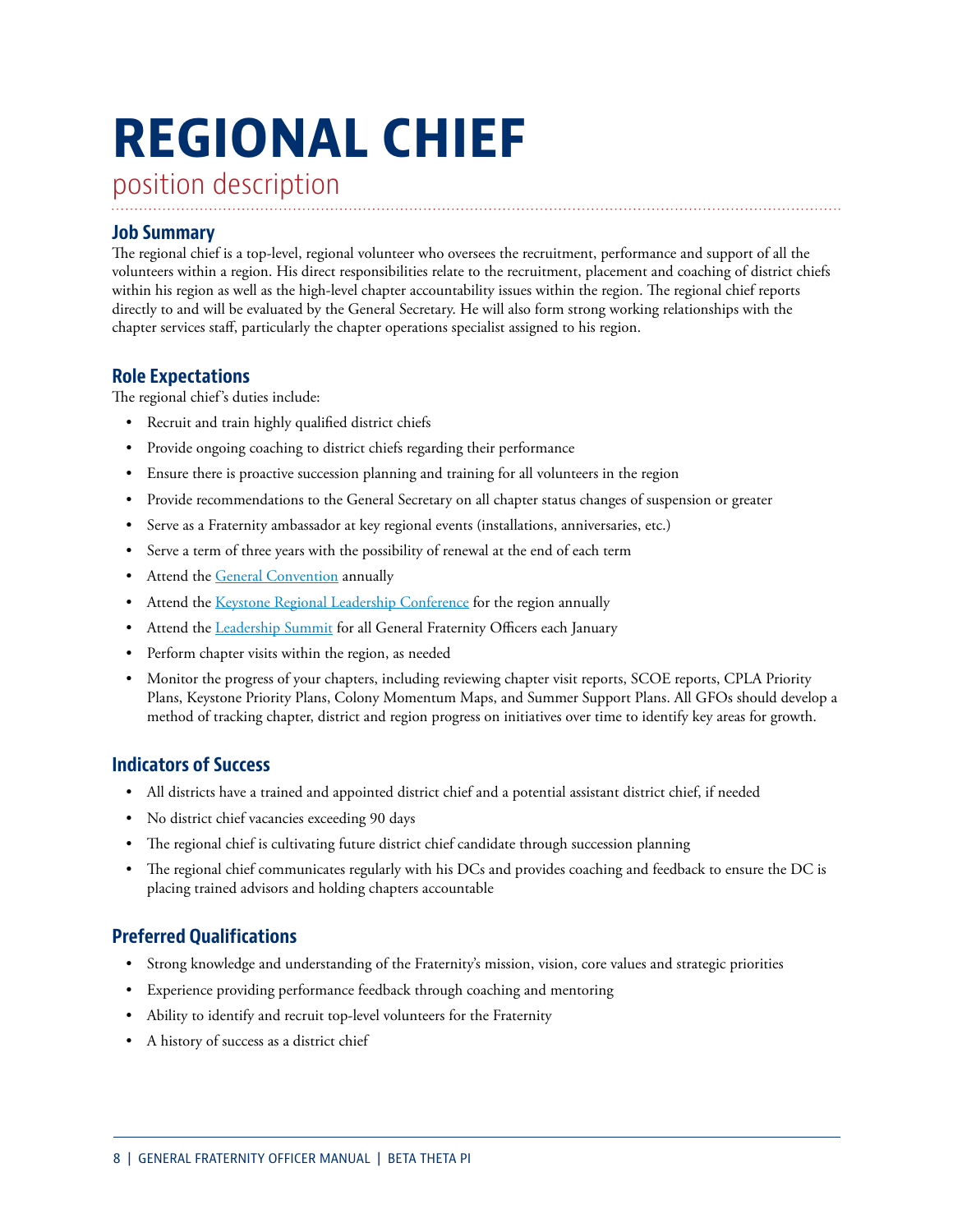# <span id="page-8-0"></span>**DISTRICT CHIEF**

position description

#### **Job Summary**

The district chief is a volunteer who oversees the recruitment, performance and support of all chapter advisors within a district. His direct responsibilities relate to the recruitment, placement and coaching of the chapter counselors and other advisors within his district, as well as management of low- to mid-level chapter accountability issues. The district chief reports directly to and will be evaluated by the regional chief. He will also form strong working relationships with the chapter services staff, particularly the chapter operations specialist assigned to his district.

#### **Role Expectations**

The district chief's duties include:

- Recruit and train highly qualified advisors for each chapter within the district
- Provide ongoing coaching to chapter counselors regarding their performance
- Ensure there is proactive succession planning and training for all volunteers in the region
- Provide recommendations to the regional chief on all chapter status changes
- Serve as a Fraternity ambassador at key district events (installations, anniversaries, etc.)
- Serve a term of three years with the possibility of renewal at the end of each term
- Attend the [General Convention](http://beta.org/programs/general-convention/) annually
- Attend the [Keystone Regional Leadership Conference](http://beta.org/programs/keystone-conference/) for the region annually
- Attend the [Leadership Summit](http://beta.org/programs/leadership-summit/) for all General Fraternity Officers each January
- Ongoing volunteer recruitment or chapter visitation within district, as needed
- Communicate regularly with the district's chapter counselors and provide coaching and feedback to ensure chapters have trained advisors that are holding them accountable
- Perform chapter visits within the district, as needed
- Monitor the progress of chapters, including looking at the chapter visit reports, SCOE reports, CPLA Priority Plans, Keystone Priority Plans, Colony Momentum Maps, and Summer Support Plans. All GFOs should develop a method of tracking chapter, district and region progress on initiatives over time to identify key areas for growth.

#### **Indicators of Success**

- All chapters have a trained and engaged five-person core advisory team
- No advisor vacancies exceeding 90 days
- A volunteer tracker is maintained for the district to facilitate successful volunteer transitions
- The district chief is cultivating future DC candidates through succession planning

#### **Preferred Qualifications**

- Strong knowledge and understanding of the Fraternity's mission, vision, core values and strategic priorities
- Experience providing performance feedback through coaching and mentoring
- Ability to identify and recruit top-level volunteers for the Fraternity
- A history of success as a volunteer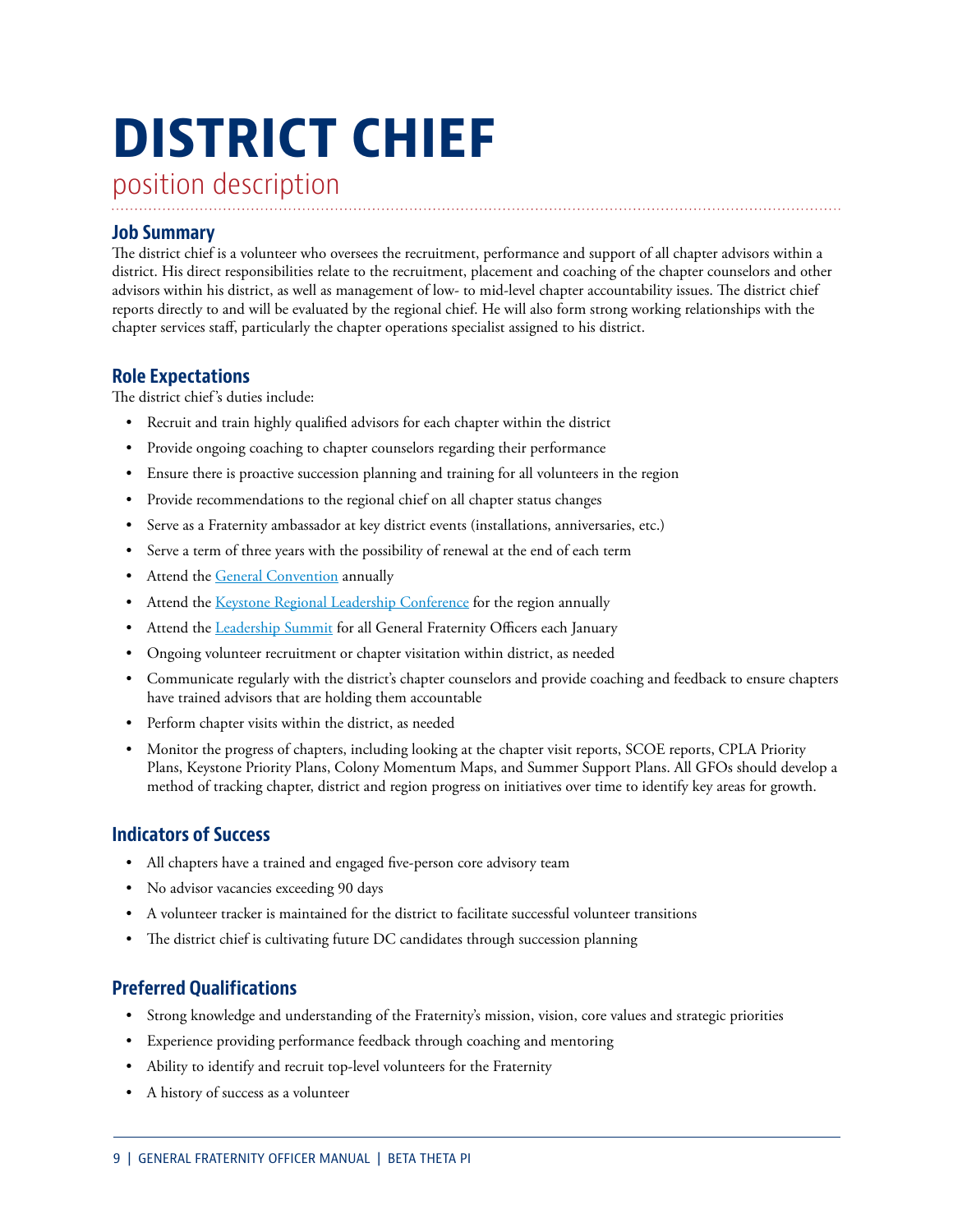## <span id="page-9-0"></span>**ASSISTANT DISTRICT CHIEF**

position description

#### **Job Summary**

The assistant district chief is a volunteer who oversees the recruitment, performance and support of specific chapter advisors within a district. His direct responsibilities relate to the recruitment, placement and coaching of chapter counselors and advisors within his assigned chapters, as well as the management of low- to mid-level chapter accountability issues. The assistant district chief reports directly to and will be evaluated by the district chief. He will also form strong working relationships with the chapter services staff, particularly the chapter operations specialist assigned to his district.

#### **Role Expectations**

The assistant district chief's duties include:

- Recruit and train highly qualified chapter advisors for each assigned chapter within the district
- Provide ongoing coaching to chapter counselors regarding their performance
- Ensure there is proactive succession planning and training for all volunteers in assigned chapters
- Provide recommendations to the district chief on all chapter status changes
- Serve as a Fraternity ambassador at key district events (installations, anniversaries, etc.)
- Serve a term of three years with the possibility of renewal at the end of each term
- Attend the [General Convention](http://beta.org/programs/general-convention/) annually
- Attend the [Keystone Regional Leadership Conference](http://beta.org/programs/keystone-conference/) for the region annually
- Attend the [Leadership Summit](http://beta.org/programs/leadership-summit/) for all General Fraternity Officers each January
- Ongoing volunteer recruitment or chapter visitation within district, as needed
- Perform chapter visits in the district, as needed
- Communicate regularly with chapter counselors and provide coaching and feedback to ensure chapters have trained advisors that are holding them accountable
- Monitor the progress of assigned chapters, including looking at the chapter visit reports, SCOE reports, CPLA Priority Plans, Keystone Priority Plans, Colony Momentum Maps, and Summer Support Plans. All GFOs should develop a method of tracking chapter, district and region progress on initiatives over time to identify key areas for growth.

#### **Indicators of Success**

- All chapters have a trained and engaged five-person core advisory team.
- No advisor vacancies exceeding 90 days
- The assistant district chief is cultivating future ADC candidates through succession planning
- A volunteer tracker is maintained for the district to facilitate successful volunteer transitions

#### **Preferred Qualifications**

- Strong knowledge and understanding of the Fraternity's mission, vision, core values and strategic priorities
- Experience providing performance feedback through coaching and mentoring
- Ability to identify and recruit top-level volunteers for the Fraternity
- A history of success as a volunteer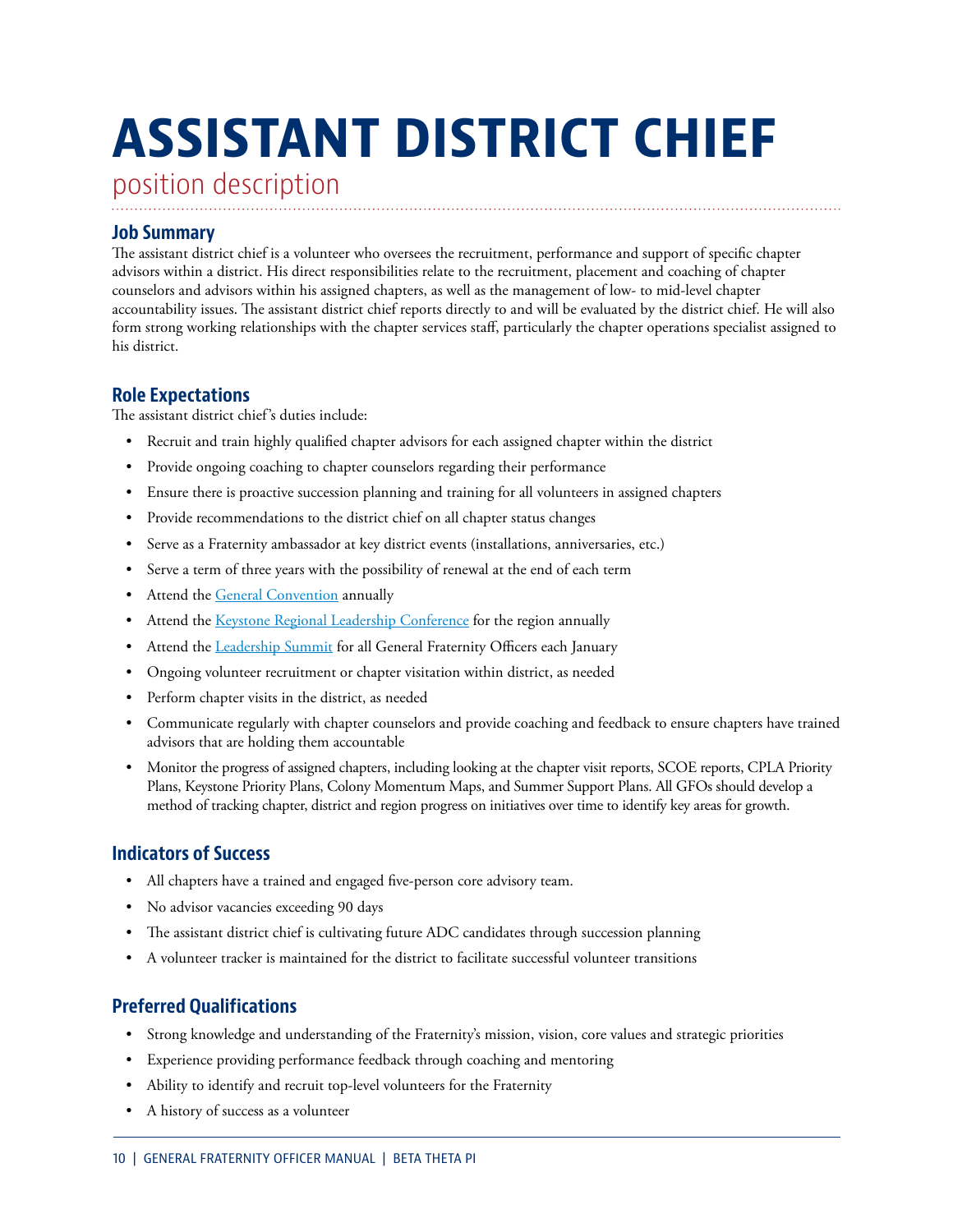## <span id="page-10-0"></span>**ADVISOR RECRUITMENT**

#### **Lead Generation**

Using our knowledge of what an ideal volunteer looks like, we need to find the people that are right for the position. Some effective methods to find potential advisor are:

- Asking current volunteers for other Betas, friends, colleagues, spouses, etc.
- Reaching out to the Greek life advisor at the school
- Working with the chapter operations specialist to generate a list of university staff members to reach out to as potential Friends of Beta
- Maintaining an updated tracker of volunteer leads to facilitate easier replacements
- Looking at the Beta Theta Pi Foundation Annual Report for a list of recent donors
- As a last resort, taking an area alumni poll (can be provided by an Administrative Office staff member)

Beta has many volunteers who live five or more hours away from the chapter they advise and still visit regularly. Just because someone is far away doesn't mean you can't ask!

**Succession Planning is key for filling advisor vacancies in a timely and effective manner.** 

**Utilize this [Advisor recruitment email template](https://beta.org/wp-content/uploads/2013/10/Potential-Advisor-Introduction-Email-Template.docx) when making outreach to potential advisors.**

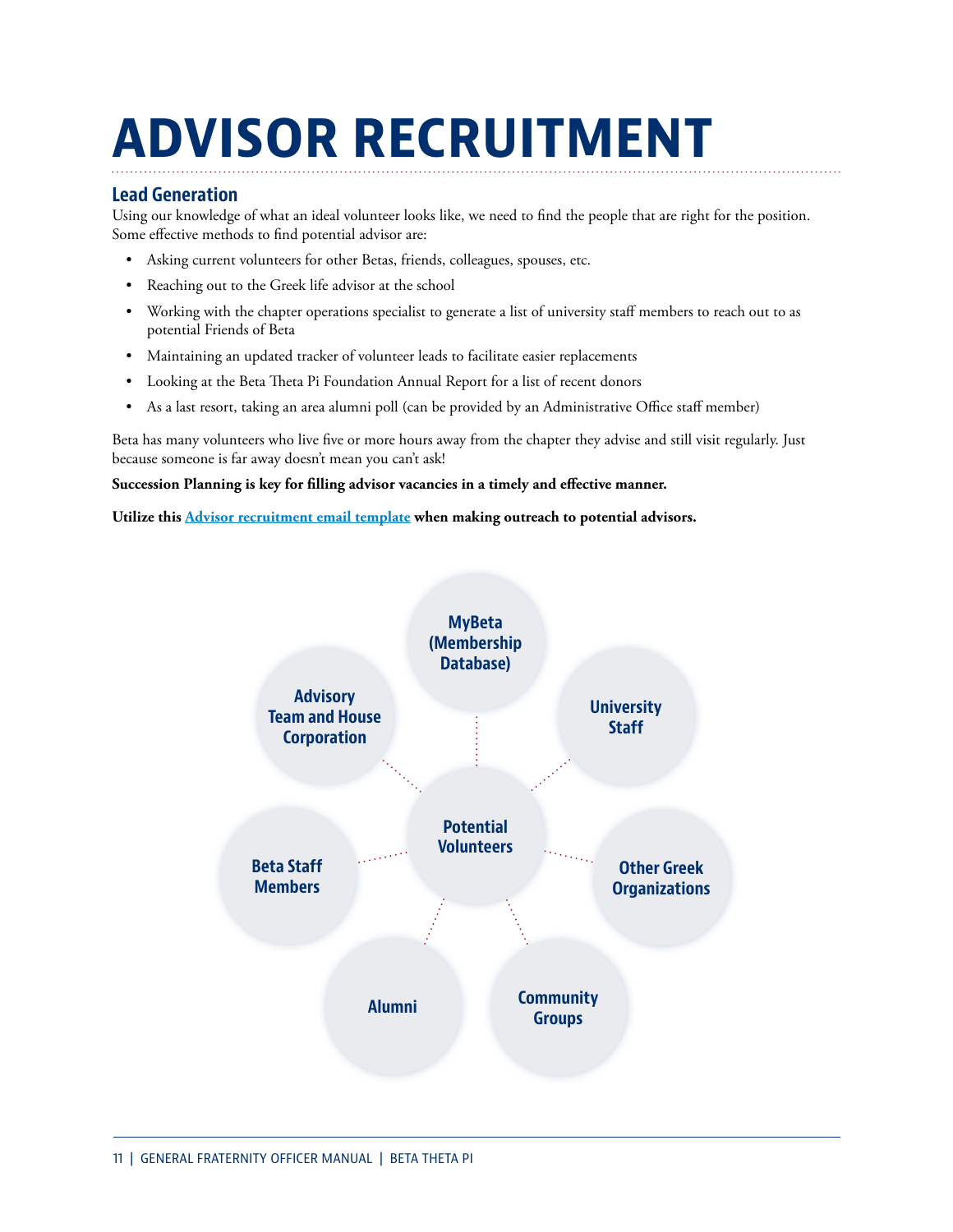### <span id="page-11-0"></span>**ADVISOR TRAINING**

advisory team expectations

#### **Position Impact**

As Beta Theta Pi's standards increase, so does its need for talented and involved individuals to provide support at the local level. Advisors enter a collaborative relationship with many constituencies to provide direction and consistency in operation between elected leaders. S/he makes it possible to challenge the status quo while supporting progress by building relationships and fostering trust.

#### **The Advisor's Role**

The role of a chapter advisor is an important and difficult one to fill. Serving the chapter's needs and welfare successfully requires many skills. Volunteers can find educational and operational resources on [Beta's website](http://beta.org) and the Fraternity's online education platform, [Lessonly.](http://betathetapi.lessonly.com) Certain suggestions seem pertinent across the spectrum regardless of the specific role each person plays on the team:

- **• The goal of the advisor is to help the chapter and individual members become maturely self-directed.**  The advisor should continually promote improvement using self-study, evaluation and reconsideration of present policies in relation to the individual, university and General Fraternity, as well as the demands of the institution, alumni and public.
- **• The relationship of the advisor to a chapter is that of a coach to a team.** At times, the advisor must expect student errors and hope to make them instructive for individuals and the group. The advisor should use a positive approach, offering criticism carefully and tactfully. Perfection cannot always be demanded, and praise for commendable performance is important.
- **• The advisor must be a good role model for the chapter in action and example.** The advisor should follow suggestions or directions from the General Secretary, regional chief, district chief, Administrative Office and the academic institution. S/he should keep in close contact with the chief and be completely informed.
- **• The advisor must become familiar with and interested in the members as individuals, as well as a group.** The advisor must make it easy for the chapter officers and members to contact him/her about group and individual matters.

#### **General Expectations**

While the chapter counselor and district chief are responsible for ensuring that individual team members feel skilled and capable of advising in their respective positions, there are some common characteristics shared among the most successful of advisory teams in Beta Theta Pi. It is expected, therefore, that the advisory team adopt the following at a minimum and report progress on each item to the district chief each month:

- **• The advisory team will plan quarterly meetings to review chapter progress.** The chapter counselor should lead the charge in scheduling these meetings; however, attendance is expected from all members of the team.
- **• The advisory team will meet, as a whole, with the chapter's executive committee twice each year.**  These meetings can double as one of the quarterly advisory team meetings and should focus on building a "strategic plan" detailing how to continue moving the chapter forward toward reaching a set of mutually agreeable goals.
- **• A schedule will be set at the beginning of each semester outlining advisor attendance at chapter functions.** While it is not expected that each advisor attends every chapter function, there should be an advisor presence at all chapter and executive committee meetings and a number of events throughout the year. At a minimum, team members should expect to attend at least two chapter meetings and two executive committee meetings each semester.
- **• Individual advisors will maintain weekly contact with their advisee.** This contact could be made in the form of a weekly one-on-one meeting, phone call or brief email exchange. Doing this will build the relationship between the advisor and the student in a way that allows them to become both a friend and a mentor.
- **• Advisors will attend the Keystone Regional Leadership Conference every two years.** Attending the conference will allow the advisor to experience position-specific training with his/her respective officer as well as time with the chapter's new leadership team when they are setting goals for the year. At a minimum, it is expected that at least one member of the advisory team attends Keystone annually.
- **• A General Fraternity representative will provide training to new advisory team members within a reasonable time.** Whether this comes from the district chief, regional chief or a staff representative, team members can only be effective if they are acutely aware of their responsibilities and are set up for success from the beginning.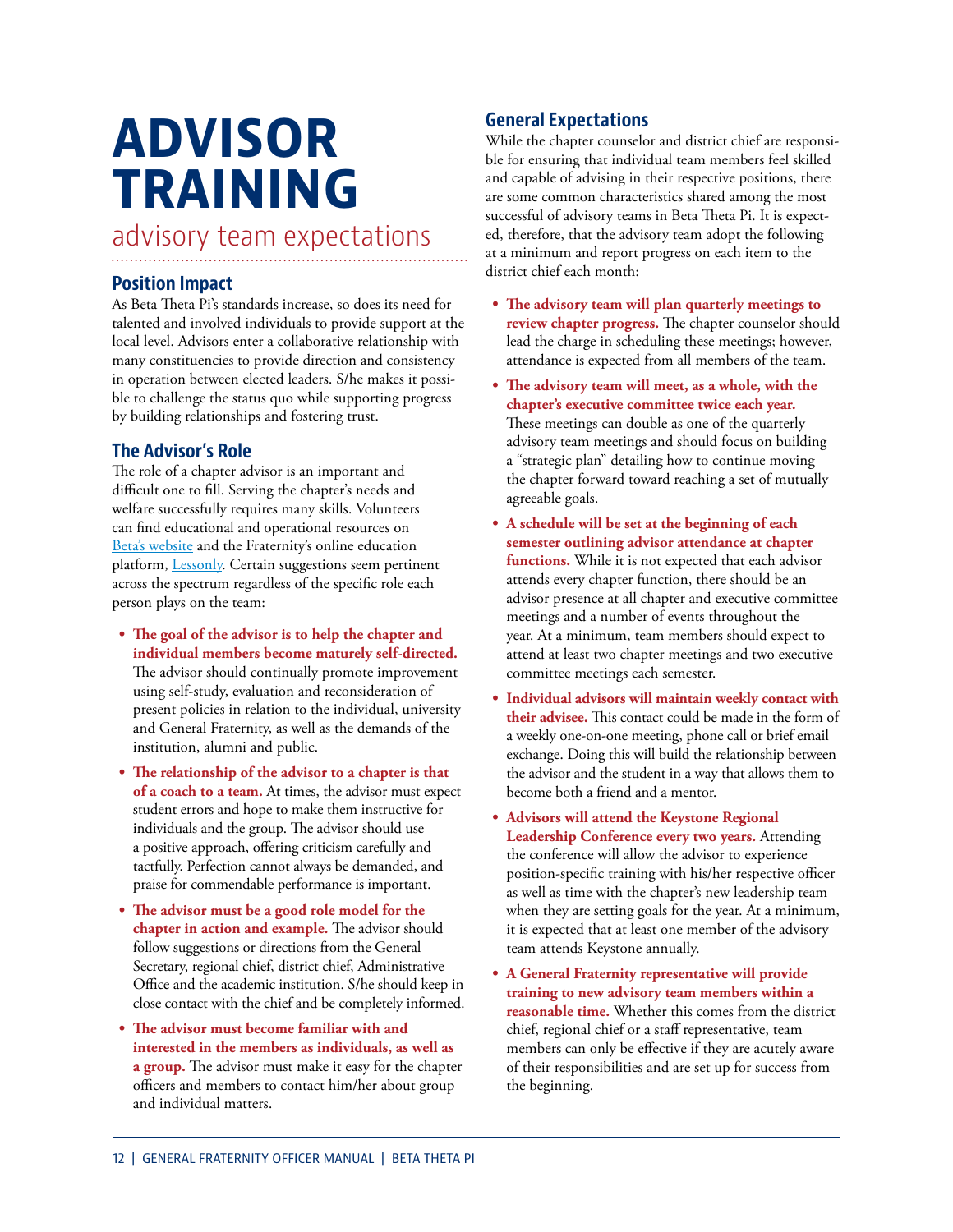### <span id="page-12-0"></span>**APPOINTING ADVISORS**

#### **Appointing and Deappointing Advisors**

Identifying and recruiting talented advisors for local chapter support is the most important thing you can do to create long lasting and positive organizational change. To be sure, managing a five-person, capable and involved advisory team at each chapter is your top priority.

Chapter operations specialists and the director of chapter operations are key resources available to help brainstorm recruitment strategies. Further, it is essential that an advisor begins to develop a relationship with the General Fraternity immediately upon agreeing to serve as a local volunteer. Therefore, once you have identified and recruited an advisor, complete these simple steps to get them connected to the chapter operations specialist, a monthly advisor enewsletter and ensure they receive a welcome message with resources.

#### **Steps to appointing advisors**

- 1. Log into  $MyBeta$ . If you do not remember your login information or are creating a new account, please call the Administrative Office at 800.800.BETA (2382).
- 2. Click on the "Chapters" tab near the top of page.
- 3. Select the chapter you are appointing, changing or removing advisors for utilizing either the interactive map or the alphabetical drop down menu.
- 4. Hover over "Reporting" near the top, then "Officers/Advisors," then select "Update Advisors/House Corp."
- 5. Ensure you are on the correct chapter page, then at the top of the page you can appoint new advisors. Select the role you are appointing, the start date for that advisor, and enter their email.
	- a. If the email address is valid, additional contact information for the individual will populate. If the contact information is correct, finish by clicking "Appoint."
		- i. If the additional information is not correct, click the link to provide updated information to the Administrative Office.
		- ii. You will be prompted to provide updated information and a message will be sent for the profile to be updated.
		- iii. You will be contacted by the director of chapter operations or your chapter operations specialist if further information is needed.
		- iv. Generally, however, the information you provided will result in an official appointment and notification within two or three days.
	- b. If you clicked "Appoint," you will be notified that the appointment was a success and the newly appointed advisor's name and role will appear at the bottom of the page.
	- c. If you selected a date in the future for the start date, the name will not appear until that date.

#### **Steps to deappoint advisors**

- 1. Below the appointing section you'll find the current advisors and house corporation officers.
- 2. You can use this box to deappoint advisors. Select the bubble for the advisor you are removing, the reason they are leaving the team and enter their end date. Below that select "End Term for Selected Volunteers."
- 3. From there, confirm that the advisor is to be removed, and double check the roster if the change was supposed to occur immediately.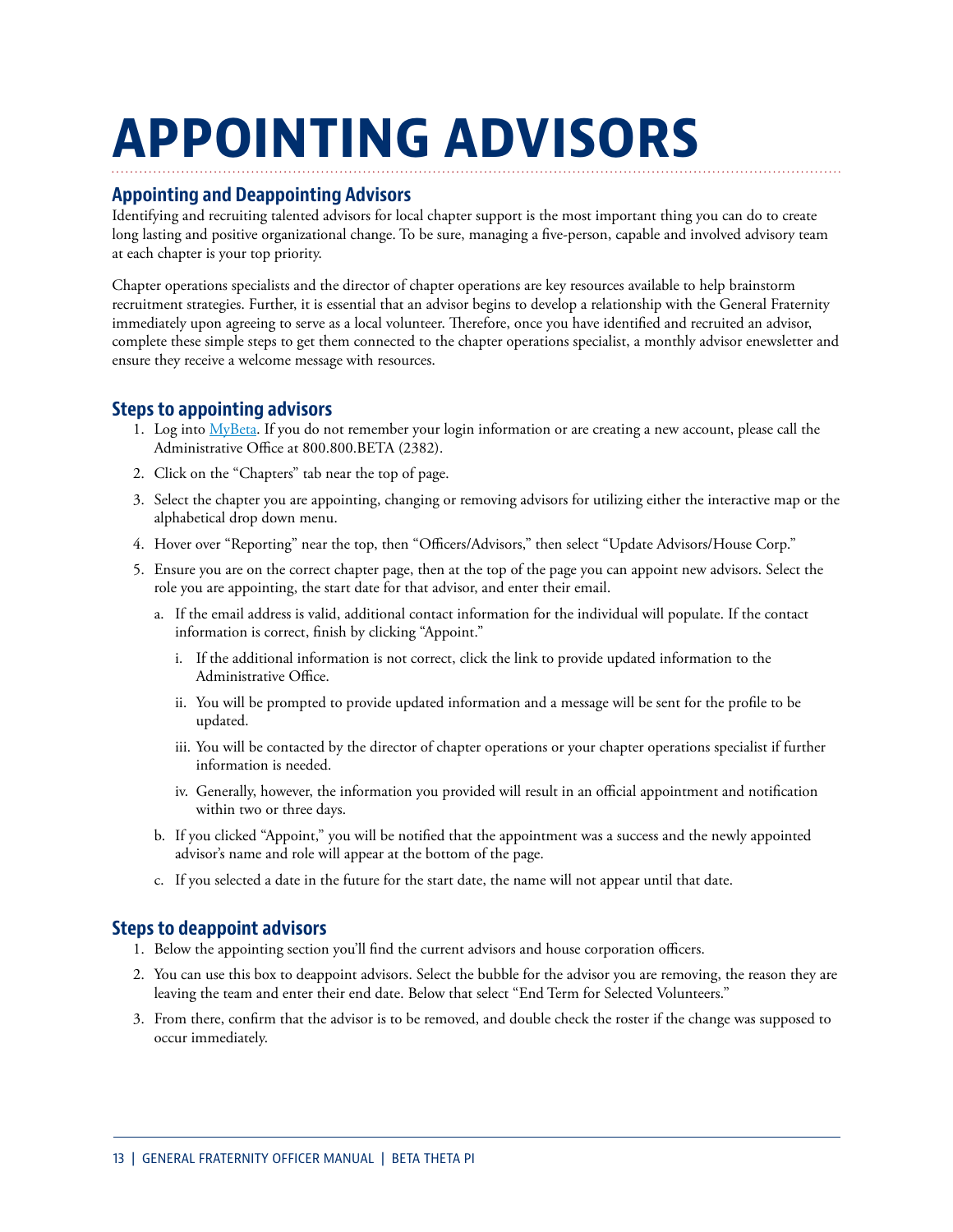### <span id="page-13-0"></span>**RISK MANAGEMENT AND STATUS CHANGES**

#### **Handling Risk Management Incidents**

When you become aware of a risk management incident/violation, follow these steps:

- 1. Contact the director of chapter operations and chapter counselor immediately.
- 2. Inform chapter officials they must submit an [incident report](https://my.beta.org/ors/incident-report.aspx) to the Administrative Office within 24 hours and refer them to the [resources](http://beta.org/resources/chapter-resources/risk-management/) on the website. **You need to know the c[risis management plan](https://beta.org/wp-content/uploads/2013/11/Crisis-Communications-Protocol_2017.pdf) as well.** Further, they are not to speak with the media and all media inquiries should be referred to Director of Media Relations Justin [Warren](mailto:justin.warren@beta.org) at the Administrative Office. The president or risk manager should be responsible for submitting the actual report, but the GFO should actively encourage advisors and chapter leadership to facilitate this process.
- 3. Once the report has been filed, you will be contacted by the director of chapter operations with further instructions depending upon the nature and severity of the incident.

#### **Chapter Status (From The Code of Beta Theta Pi)**

#### **SECTION 2.** *Status of Chapters:*

- A. Categories: A chapter of Beta Theta Pi will be designated as either:
	- a. In Good Standing;
	- b. On Probation;
	- c. Subject to Suspension
	- d. Suspended;
	- e. Under Reorganization;
	- f. Disbanded; or
	- g. Revoked.

A chapter may be designated as any status without having first received another designation, subject only to any limitations set forth elsewhere in the Constitution or Laws.

- B. Definitions:
	- a. Chapter Operates Under Own Authority
		- (1) *Definition of a Chapter in Good Standing:* A chapter is in good standing if (1) it has paid or has arranged to pay all money owed by it to the General Fraternity, and (2) it has not been given a different status designation.
	- b. Chapter Operates Under Own Authority with Limitations. Statuses in this section allow a chapter to operate as a chapter of Beta Theta Pi under its own charter, but with such restrictions, limitations or conditions as might be imposed by the party making the designation. The letter changing the designation shall list the deficiencies the chapter needs to correct and a timetable for correction. The letter shall also state the chapter is on notice more serious action may be taken if not corrected:
		- (1) *Definition of a Chapter On Probation:* A chapter placed on probation is (1) a chapter that has failed to meet or has had difficulty meeting the standards of a chapter of Beta Theta Pi, and (2) has been placed on probation by the General Secretary, the Board of Trustees or the General Convention.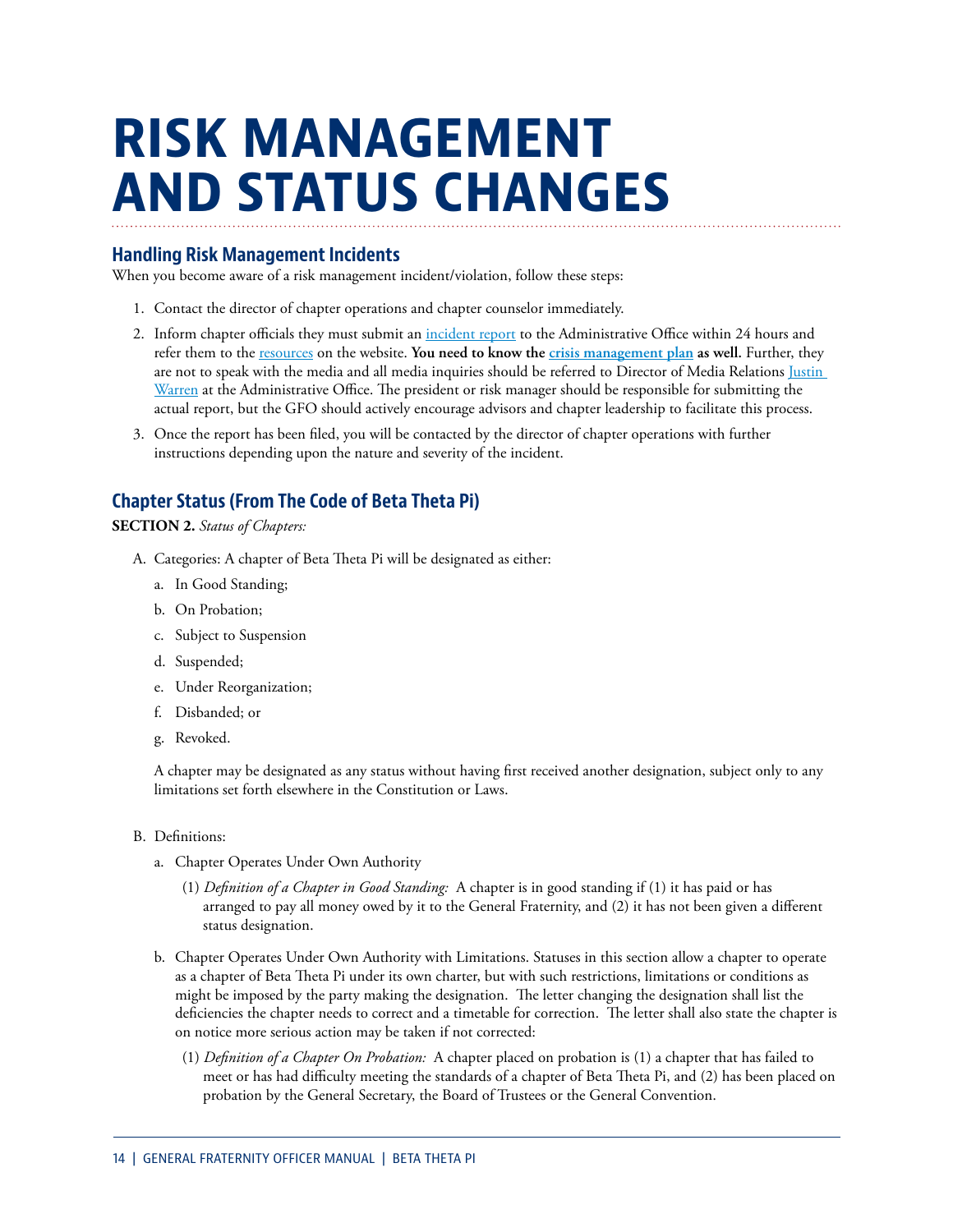- (2) *Definition of a Chapter Subject to Suspension:* A chapter designated as being subject to suspension is (1) a chapter that has failed to meet the standards of a chapter of Beta Theta Pi, (2) has been designated as subject to suspension by the General Secretary, the Board of Trustees or the General Convention, and (3) is determined, by the party making the designation, to have extremely serious deficiencies which threaten its ability to continue as a functioning chapter of Beta Theta Pi.
- c. Chapter Has No Authority to Operate Except as Allowed. Statuses in this section provide a chapter no inherent authority to operate as a chapter of Beta Theta Pi except for authority specifically granted by the party making the designation:
	- (1) *Definition of a Suspended Chapter:* A suspended chapter is a chapter the charter of which has been suspended by the General Secretary, the Board of Trustees or the General Convention.
	- (2) *Definition of a Chapter Under Reorganization:* A chapter under reorganization is one which is being reorganized under the order of the General Secretary, the Board of Trustees or the General Convention to determine which members are willing to follow the standards and principles of Beta Theta Pi. The charter of a chapter Under Reorganization shall, by virtue of such designation, be suspended. As a part of the reorganization some Collegiate Members may be designated as Alumnus Members under Chapter VIII, Section 1, Part B(a)(iii) and other disciplinary action may be taken with respect to members as provided in the Laws.
- d. Chapter Has No Authority to Operate. Statuses in this section provide a chapter may not operate as a chapter of Beta Theta Pi for any purpose and is not a chapter of the Fraternity:
	- (1) *Definition of a Disbanded Chapter:* A disbanded chapter is one (1) the charter of which has been suspended and (2) the members of which have been ordered to disband. Said members shall be designated as Alumnus Members under Chapter VIII, Section 1, Part B(a)(iii), although other disciplinary or superseding action may be taken with respect to the members as provided in the Laws.
	- (2) *Definition of a Revoked Chapter:* A revoked chapter is one that once existed but does not now exist because its charter was rescinded by the General Convention under the provisions of this Code. A revoked charter is not in the keeping of the Board of Trustees and the chapter designation is forfeit.
- C. *Who May Suspend, Reorganize, or Disband a Chapter:* The charter of any chapter may be suspended, the chapter may be ordered reorganized, or the chapter ordered disbanded by the General Secretary, the Board of Trustees, or by a 2/3 vote of the General Convention. The General Secretary may delegate to a District Chief the power to suspend the charter of a chapter in his district and shall review and may modify or reverse any action taken by a District Chief under this delegation of authority.
- D. *Who May Modify or Lift Designation:* A change in designation of a chapter may be appealed to the body modifying the designation or any higher body. If the appeal is denied the chapter may continue to appeal to higher authorities up to the General Convention. The General Convention supersedes the Board of Trustees. The Board of Trustees supersedes the General Secretary or District Chief.
	- a. Appeals to the General Convention for a chapter's designation as suspended, under reorganization, or disbanded may be lifted by a two-thirds vote of the General Convention.
	- b. The General Secretary, Board of Trustees, or General Convention when designating or modifying a chapter status may also provide that a chapter's designation be automatically modified or lifted if certain conditions are met and may specify who would make that determination.
- E. *Notice to Interested Parties of Certain Chapter Designations:* If a chapter's status is changed, notice of such change, the reasons, and notice more serious action may be taken if the deficiencies are not corrected shall be promptly sent by the Administrative Office to the parents of the Collegiate Members of the chapter, the chapter's advisors, the officers of the chapter's house corporation and such living alumni of the chapter as determined appropriate by the Board of Trustees. Notice may also be given to other parties of a chapter's designation as deemed appropriate under the circumstances.